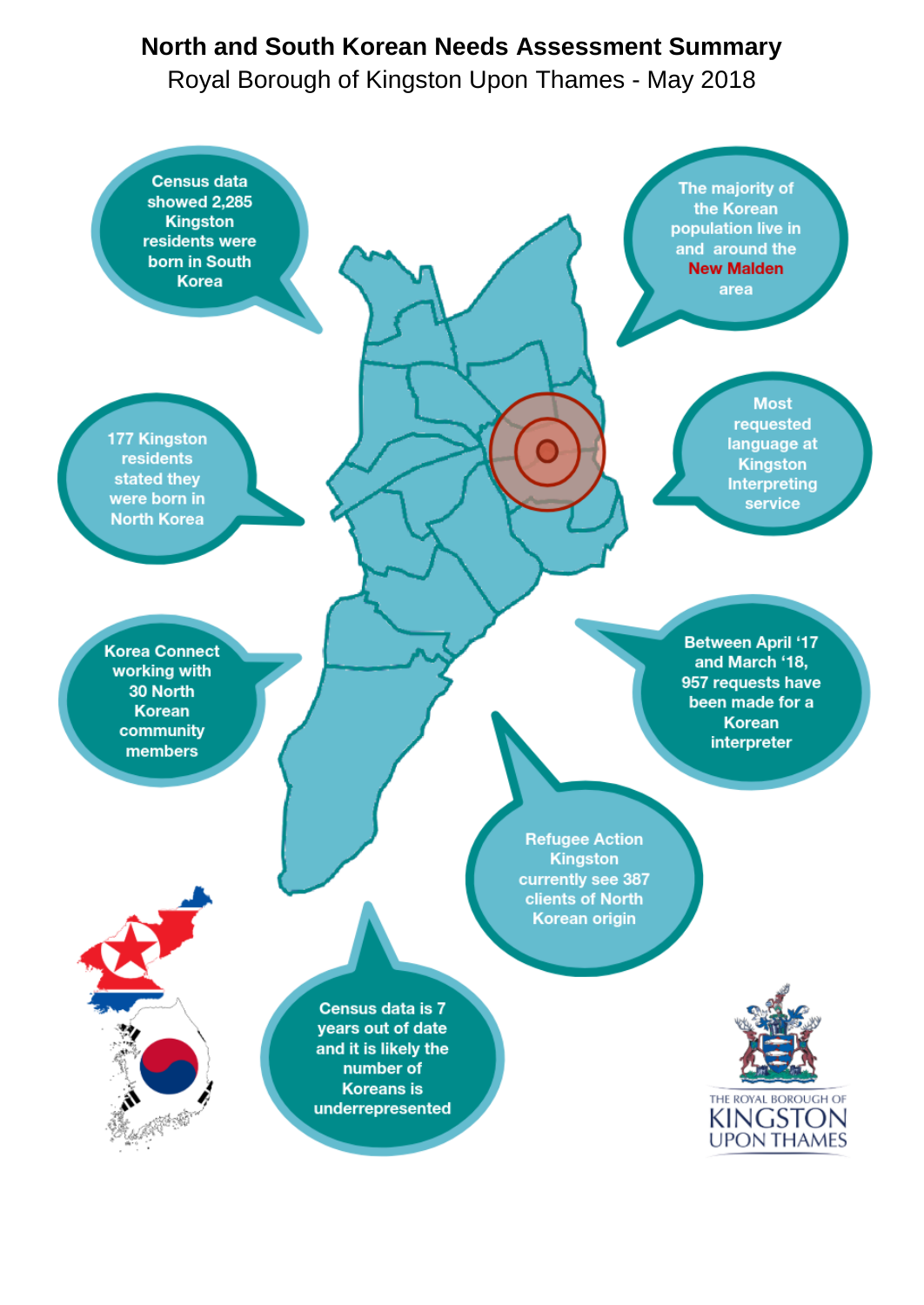2.0 Background brief on areas of concern/ interest

2.1 The Council has sought to gain a developed understanding of the needs of local Korean residents. At present, New Malden and the surrounding area is home to the largest Korean community in Europe.

In the last three years, 3 serious case incidents (including Child B and a Domestic Homicide Review) have given rise to a number of concerns regarding the borough's engagement with the Korean community. As such, a targeted Korean needs assessment was undertaken to understand Korean community needs.

2.2 A wider piece of research that led to the formulation of the Refugee and Migrant Strategy in Kingston also highlighted a number of health inequalities faced by the Korean population. These were underpinned by North and South Korean division, language and cultural barriers, and service accessibility.

2.3 This needs assessment further investigated the health inequalities faced by Korean communities living locally.

3.0 The main themes of the needs assessment.

3.1 This research highlights that the North Korean population are significantly more vulnerable than those from South Korea. In particular, single mothers and older people were identified as being the most vulnerable within this group. Specific issues relevant to the North Korean community were identified as follows:

**Housing Immigration** Mental health as asylum seekers and refugees Poverty

3.2 Areas that affected both the South and North Koreans were Overcoming language barriers Accessing services (especially mental health) Young people and education Cultural Engagement

3.3 The above areas are also reflected in the Refugee and Migrant Strategy and the recommendations in other reports, including the Child B Serious Case Review and Domestic Homicide Review.

4. The main recommendation points that all service providers and commissioners should consider are;

*To focus on the needs of the North Korean community and vulnerable groups specifically with:* Housing, Immigration, Mental health (as asylum seekers or refugees) and Poverty. *To assist with overcoming language barriers*

*To enable communities with use & access of appropriate services* with particular attention to information and advice, health and mental health

*Support young people with wellbeing and education needs*

*Celebrating culture and engagement between communities* 

*For relevant service providers to implement recommendations from the Domestic Homicide Review and Child B Serious Case Review.* 

For more details about the action plan, please email [nighat.taimuri@kingston.gov.uk](mailto:nighat.taimuri@kingston.gov.uk)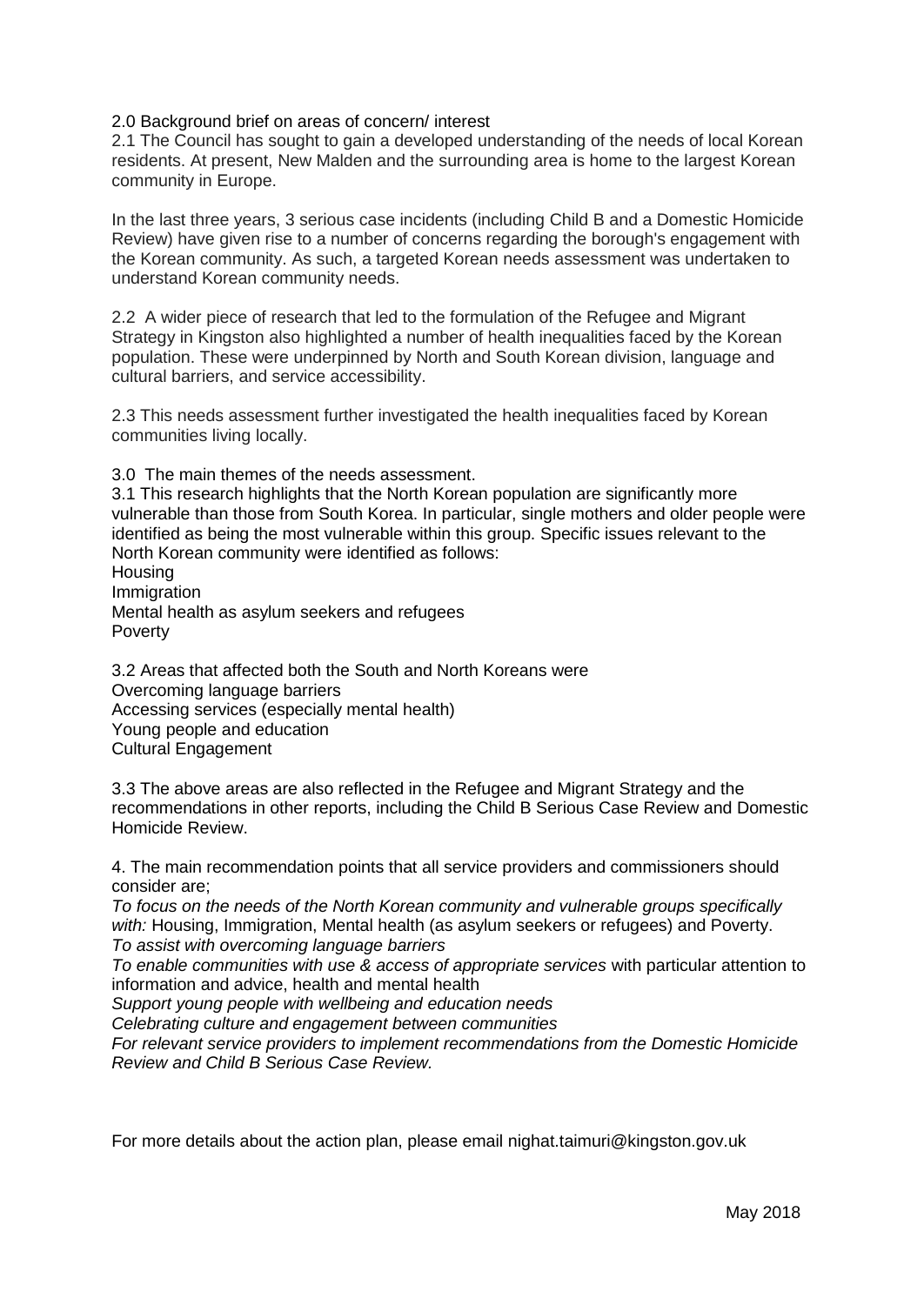## **Appendix 1**

### **Korean Population in Kingston – Key Statistics**

#### **Census Data: Ethnicity and Main Language**

The Census remains a key data source for determining the size of the Korean population in Kingston. Although there is no Census output for North or South Korean nationality, it can be used to consider both Korean ethnicity and language.

In 2011, 3,493 Kingston residents self-identified their ethnicity as Korean and 2,613 identified Korean as their main language. Across England, 15.8% of ethnic Koreans and 17.5% of those whose main language was Korean were residing in Kingston on the day of the 2011 Census.

|                            | Korean in<br>Kingston | % of Kingston<br><b>Population</b> | % of Cohort in<br><b>England</b> |
|----------------------------|-----------------------|------------------------------------|----------------------------------|
| <b>Ethnic Group</b>        | 3.493                 | 2.2%                               | 15.8%                            |
| Main Language <sup>1</sup> | 2,613                 | $.7\%$                             | 17.5%                            |

The Korean community in the Kingston area has been reported to be the largest in Europe. Data from the 2011 Census recorded the Korean population in Kingston as 3,495, representing 2.2% of the total population within the borough, although this data is now 7 years out-of-date and is likely to be an under-representation. According to the Korean Information Centre, the population is made up of between 20,000 to 28,000 South Koreans and approximately 700 North Koreans<sup>2</sup>.

Within the borough, the majority of residents of Korean ethnicity reside around the New Malden area in Coombe Vale, Beverley and St James wards as shown on the map on the next page. Old Malden ward also has a large Korean population. The same wards have the highest numbers of residents who identified Korean as their main language. However, when compared to residents of Korean ethnicity, the numbers are relatively lower.

Data on short-term residents was not made available at a comparable level of detail. The 2011 Census showed that 255 non-UK born short-term residents in Kingston were from an 'Asian/Asian British: Other Asian'<sup>3</sup> background and 154 (aged 3 and over) identified their main language as 'Any other East Asian language'<sup>4</sup> .

NOTE: There was not a specific tick box for Korean ethnicity or language on the 2011 Census. Respondents wrote 'Korean' after ticking 'Any other Asian background', 'Any other Mixed/multiple ethnic background' or 'Any other ethnic group' in order to describe themselves as being of Korean ethnicity, and were required to write 'Korean' after ticking 'Other' when asked 'What is your main

-

 $<sup>1</sup>$  Usual residents aged 3 and over</sup>

<sup>2</sup> Korean Information Centre website.

<sup>&</sup>lt;sup>3</sup> All Asian or Asian British excluding Indian, Pakistani, Bangladeshi and Chinese (does not account for Korean residents self-identified as Other Mixed or Any other ethnic group)

<sup>4</sup> All East Asian excluding Chinese